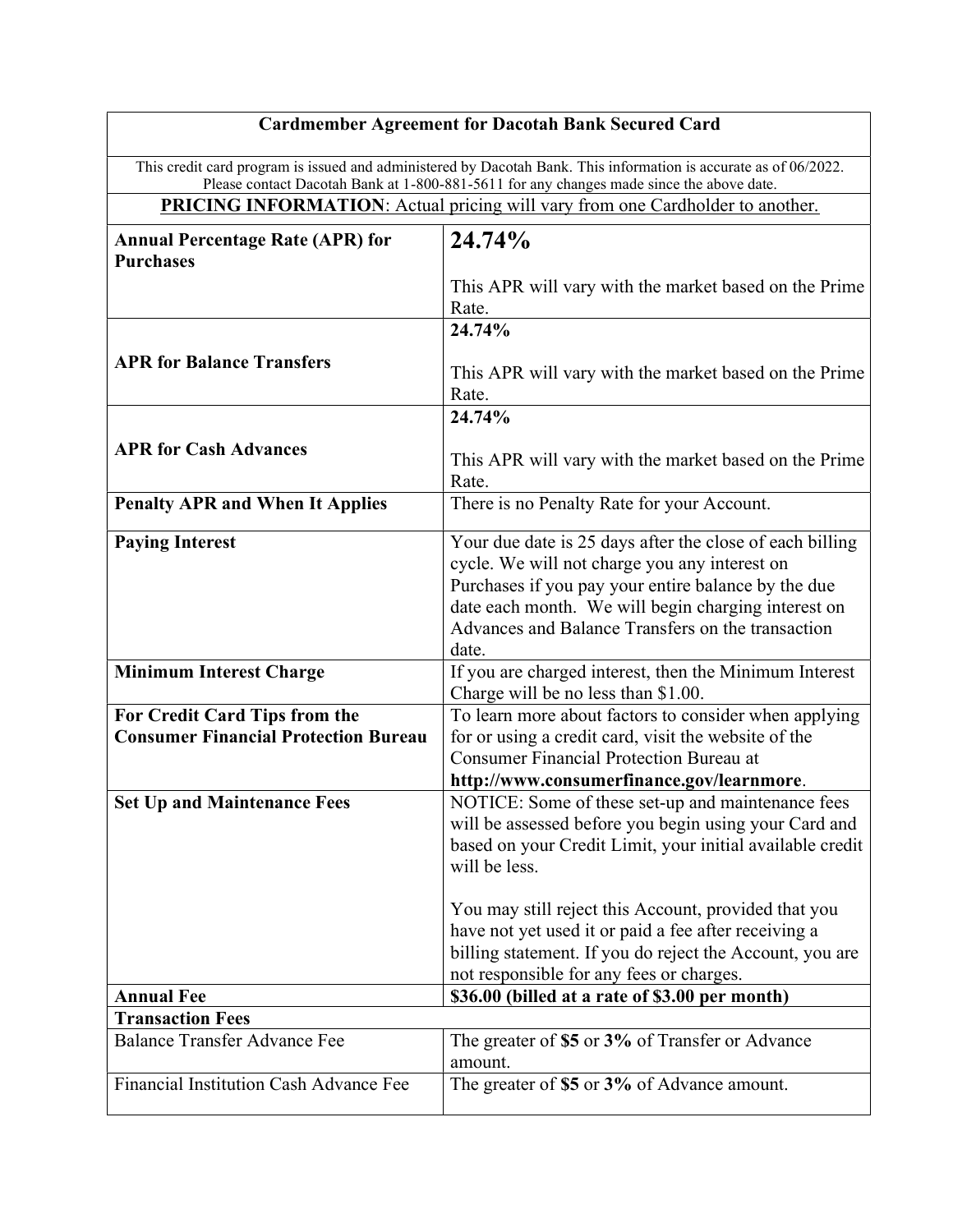| Cash Equivalent Advance Fee | The greater of \$5 or 3% of Advance amount. |
|-----------------------------|---------------------------------------------|
| Cash Advance ATM Fee        | The greater of \$5 or 3% of Advance amount. |
| Foreign Transaction Fee     | 1% of Transaction amount                    |
| <b>Penalty Fees</b>         |                                             |
| Late Fee                    | Up to $$40$                                 |
| Over-the-Credit-Limit Fee   | <b>None</b>                                 |
| <b>Returned Payment Fee</b> | Up to $$35$                                 |

How We Will Calculate Your Balance: For Purchase balances, we use a method called "Average Daily Balance Method (Excluding Current Purchases)." For Cash Advances and Balance Transfers, we use a method called "Average Daily Balance Method (Including New Cash Advances and Balance Transfers)." See your Account Agreement for more details.

Variable APRs based on Prime: If any APR is based on the U.S. Prime Rate ("Prime Rate"), the APR will equal the Prime Rate plus the additional amount shown above. If the Prime Rate increases, it will cause the APR to increase. If the Prime Rate decreases, it will cause the APR to decrease. For each billing cycle we use the Prime Rate published in The Wall Street Journal on the  $10<sup>th</sup>$  of each month (or if The Wall Street Journal does not publish on the  $10<sup>th</sup>$  day of the month, we will use the Prime Rate from the last published day preceding the  $10<sup>th</sup>$ ). If the Prime Rate causes an APR to change, we put the new APR into effect as of the first day of the billing cycle for which we calculate the APR. We apply the new APR to any existing balances, subject to any promotional rate that may apply. If The Wall Street Journal does not publish the Prime Rate, we will use a similar published rate.

Billing Rights: Information on your rights to dispute transactions and how to exercise those rights is provided in your Account Agreement.

Other Important Information About This Account: A minimum security deposit of \$300 is required to open this account. Your maximum credit limit will be determined, among other factors, by the amount of the security deposit you provide, your income, your ability to pay this the line of credit and Dacotah Bank's Credit Policy.

This information is accurate as of 03/2022 and is subject to change after this date. For current information please contact Dacotah Bank at PO Box 1474, Aberdeen, SD 57402 or call us at 1- 800-881-5611.

#### State-specific Information:

California Residents: A married applicant may apply for a separate card account. Each applicant (1) may, after credit approval, use the credit card account up to its credit limit; (2) may be liable for amounts extended under the plan to any joint applicant. As required by law, you are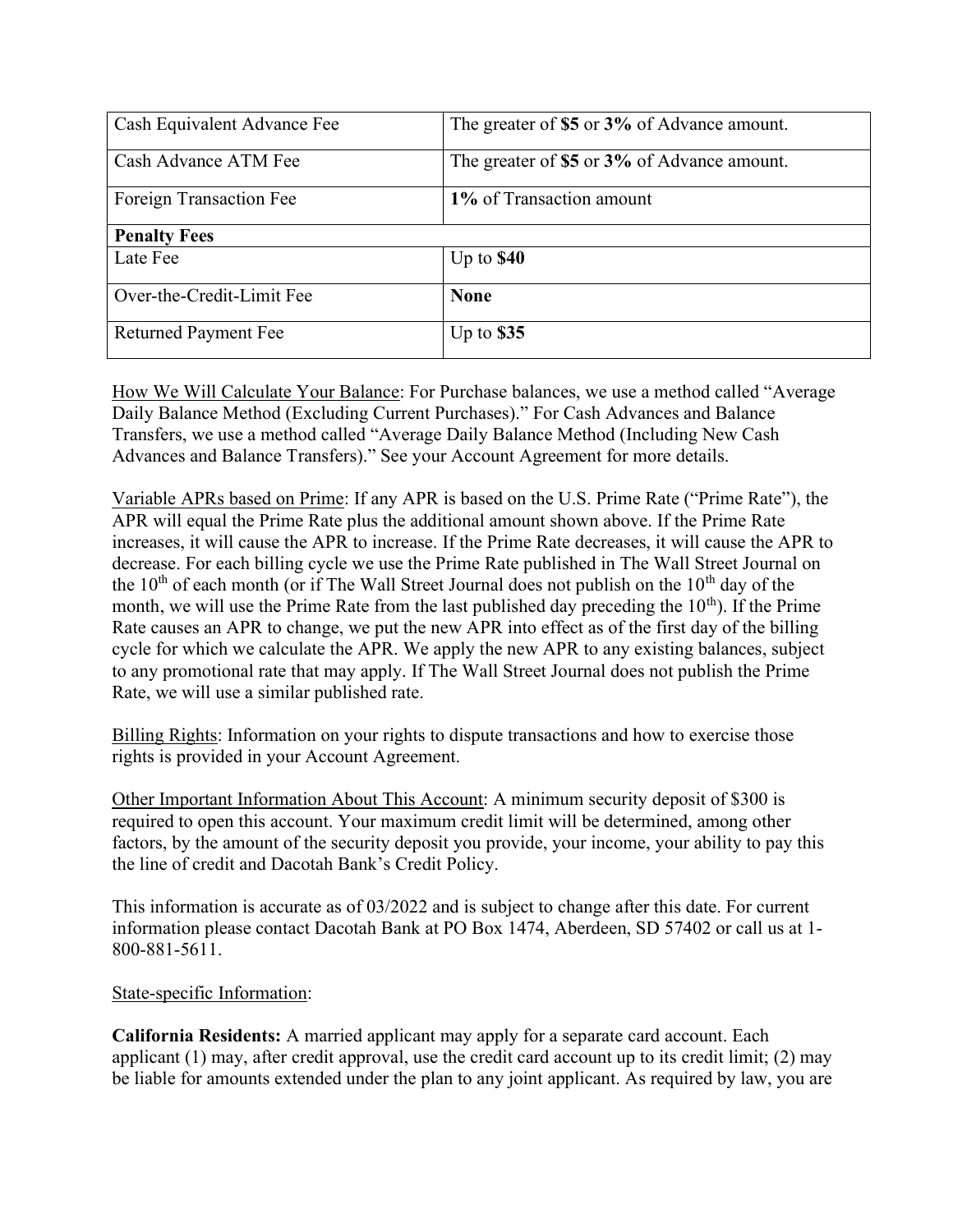hereby notified that a negative credit report reflecting on your credit record may be submitted to a credit reporting agency if you fail to fulfill the terms of your credit obligations.

Ohio Residents: The Ohio laws against discrimination require that all creditors make credit equally available to all credit worthy customers, and that credit reporting agencies maintain separate credit histories on each individual upon request. The Ohio Civil Rights Commission administers compliance with this law.

New York and Vermont Residents: Dacotah Bank may obtain at any time your credit reports, for any legitimate purpose associated with the account or the application or request for an account, including but not limited to reviewing, modifying, renewing and collecting on your account. On your request, you will be informed if such report was ordered. If so, you will be given the name and address of the consumer reporting agency furnishing the report. New York residents may contact the New York State Department of Financial Services by telephone at 1- 800-342-3736 or visit www.dfs.ny.gov for free information on comparative credit card rates, fees and grace periods.

Married Wisconsin Residents: No provision of a marital property agreement, unilateral statement or court order applying to marital property will adversely affect a creditor's interests unless, prior to the time credit is granted, the creditor is furnished with a copy of the agreement, statement or court order, or has actual knowledge of the provision. All obligations on this account will be incurred in the interest of your marriage and family. You understand that we may be required to give notice of this account to your spouse. If you are a married applicant, you agree you will notify Dacotah Bank of your spouse's name and address within fifteen (15) days after completing an application.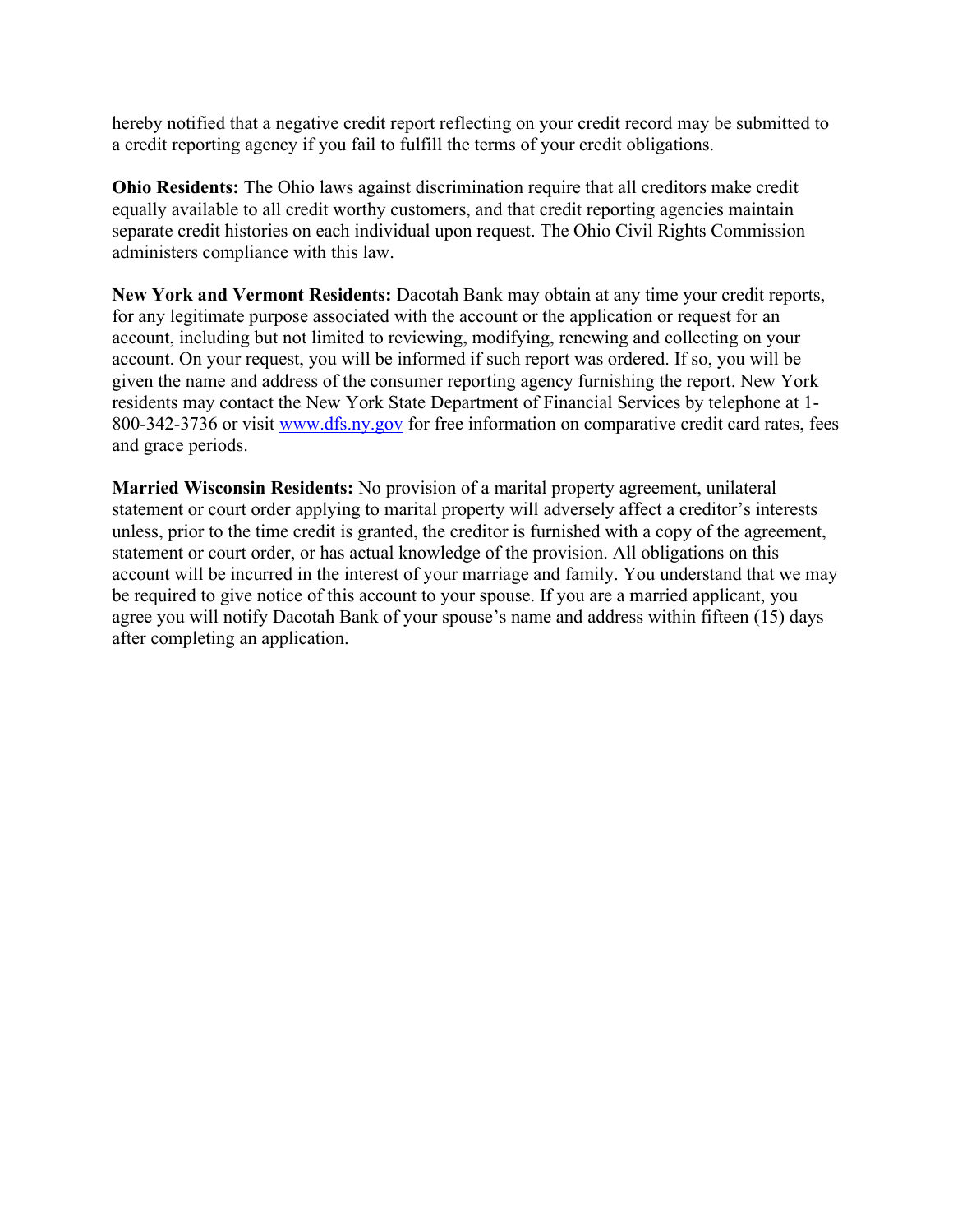# Account and Security Agreement

This Agreement and the disclosures delivered to you upon the opening of your Account (the "Account-Opening Disclosures") (which are incorporated herein by reference), and any future changes we may make from time to time, is your contract with us and governs the use of your account ("Account") and any credit cards issued in connection with your Account ("Cards").

In this Agreement, "you," "your," and "yourself" mean each applicant or co-applicant for the Account, any person responsible for paying the Account, and anyone you authorize to use, access or service the Account. "We," "us," "our" and "Dacotah" mean Dacotah Bank.

## THIS AGREEMENT CONTAINS AN ARBITRATION PROVISION (INCLUDING A CLASS ACTION WAIVER) THAT, UNLESS REJECTED BY YOU, WILL SUBSTANTIALLY AFFECT YOUR RIGHTS TO BRING A LEGAL ACTION IN COURT, INCLUDING CLASS ACTIONS. IT IS IMPORTANT THAT YOU READ THE ENTIRE ARBITRATION PROVISION SECTION CAREFULLY.

## Account Features/Use of Your Account

## Purchases

You may use your Account to purchase, lease or otherwise obtain goods or services from any merchant that accepts your Card or Account (including transactions you initiate by mail, telephone or over the Internet) ("Purchases"). Even if you do not sign a sales draft or the merchant has not provided you with a written receipt or other proof of sale, you are responsible for all Purchases made through your Account, except as expressly limited by law (see the "Your Billing Rights" section below for more details). We reserve the right not to honor quasi-cash or cash equivalent Purchases (e.g., cryptocurrency, money orders, gambling chips and any other items that serve as cash or are convertible to cash).

## Advances

You may obtain cash advances on your Account (generally, "Advances"). These Advances may include withdrawals made from automatic teller machines ("ATMs") or financial institutions; transfers of funds to a deposit account, including as part of an overdraft protection program, if applicable; and customer-initiated online cash advances. Advances may also include cash equivalent transactions to acquire or initiate wire transfers, travelers checks, cashier's checks, money orders, foreign cash transactions, casino gambling and betting transactions and lottery tickets. Advances may be subject to additional fees and a separate cash credit limit (which shall not exceed, and may be lower than, the total credit limit for your Account). Advances at ATMs will require the use of the personal identification number ("PIN") that corresponds to your Card and may be subject to third-party ATM fees.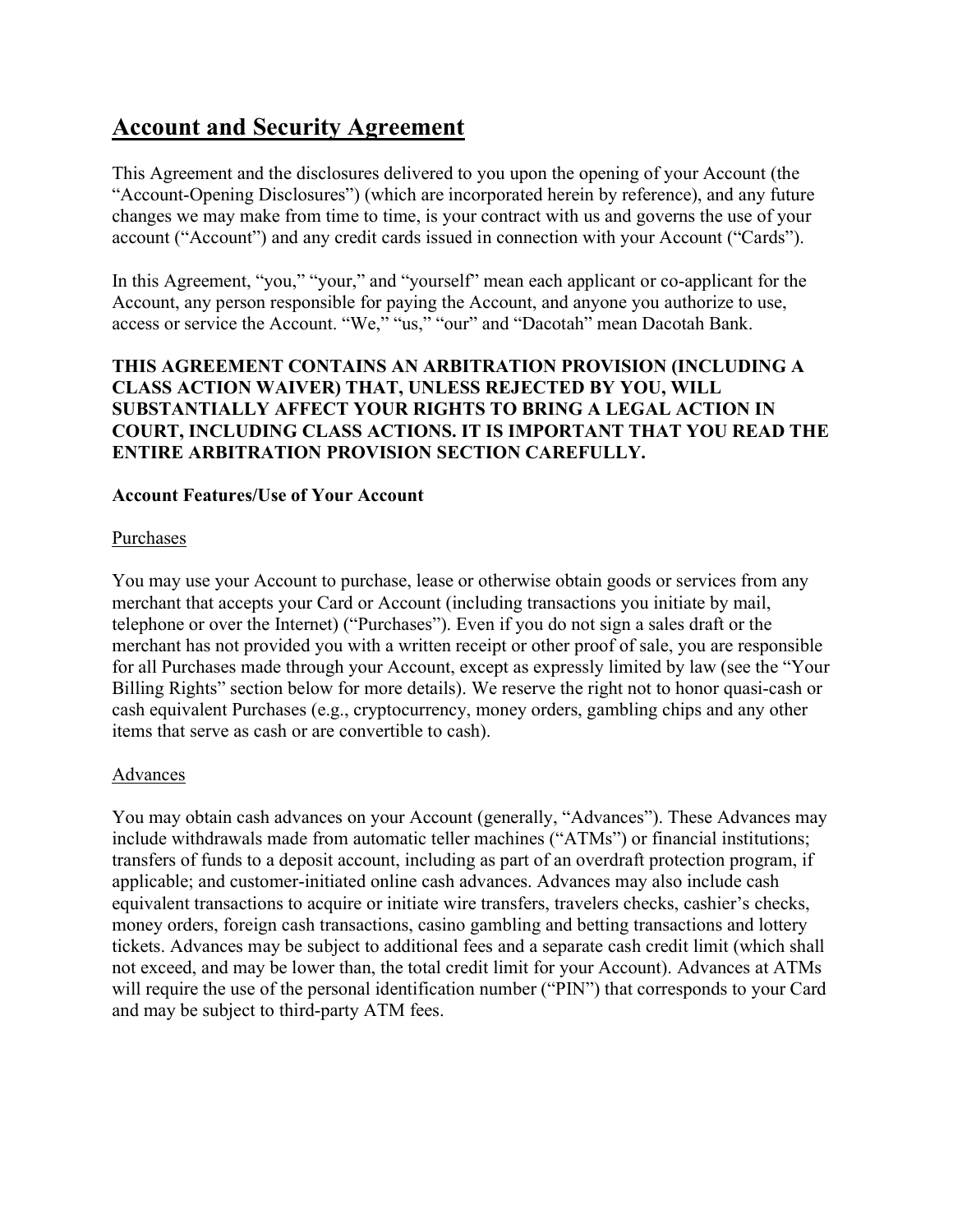#### Balance Transfers

From time to time, in our sole discretion, we may offer you the ability to transfer other balances you owe to other entities or financial institutions to your Account. We do not permit balance transfers from other accounts or loans you may have with us or our affiliates. Additional fees may apply for balance transfers, as described below.

#### Promotions

From time to time, we may make special or promotional offers related to your Account. These offers are subject to the terms of this Agreement unless otherwise detailed on or with the offer itself or additional materials explaining the terms of such offer (the "Offer Materials").

#### Use with Mobile Phone or other Mobile Devices

Smart phones, tablets or other mobile devices (a "mobile device") may be able to download, store, and/or access account information, for instance through a mobile wallet, that may enable you to use the mobile device to purchase goods or services, make a balance transfer, or make a cash advance. In certain instances, those transactions will replicate using your Card to make a transaction on the internet with your computer. In other instances, the phone or mobile device will act as if it were a credit card itself. Applications that enable your mobile device will have unique terms governing those applications. Read them carefully. Transactions made through those applications are governed by this Agreement. When your Account information is accessible by your mobile device, it is important that you treat your mobile device with the same care you would your Card. For example, you should secure your mobile device against unauthorized access. Keep in mind, if you give someone your mobile device, that can be the same as giving that person your Card.

#### Recurring Preauthorized Transactions

Recurring preauthorized transactions occur when you authorize a merchant to automatically initiate a transaction using your Account on a recurring basis. If we issue a new credit card with a different number or expiration date to you, we may (but are not obligated to) provide your new card number and expiration date to a merchant with whom you have set up a recurring preauthorized transaction in order to continue your recurring preauthorized transactions. There will be circumstances in which you will need to contact the merchant.

#### **Interest**

#### Interest rates

This section provides the interest rates, also referred to as corresponding Annual Percentage Rates ("APRs"), which are applicable to your Account. If a rate is a variable rate, we calculate that APR by adding together an index and a margin. For more information on variable rates, please refer to the "Variable Interest Rates" section of this Agreement below.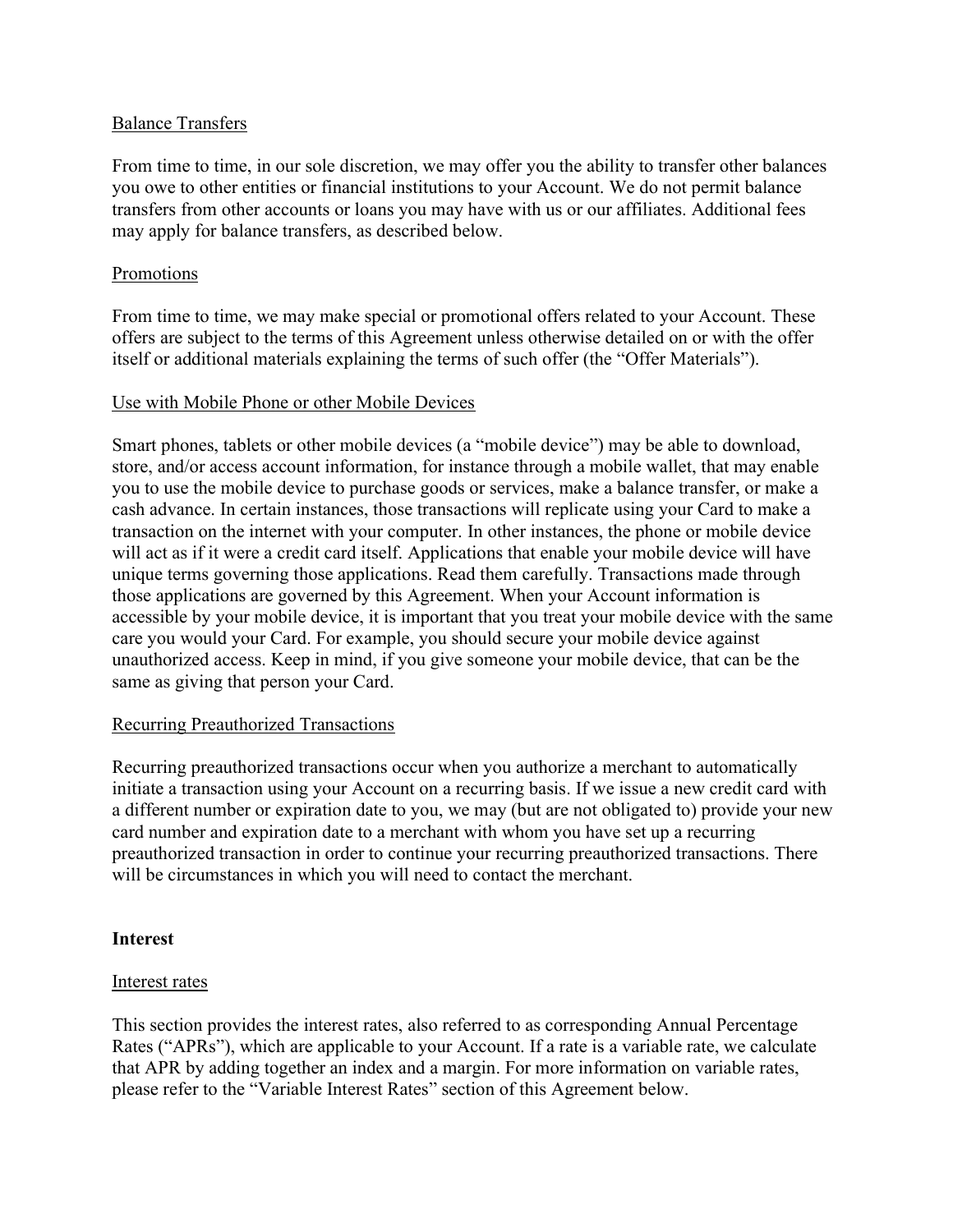## How Interest Is Calculated

We use the following methods to calculate interest on your Account:

Cash Advances – Average Daily Balance (including current Cash Advances). The interest charge on Advances begins from the date you obtain the Advance, or the first day of the billing cycle in which it is posted to your account, whichever is later. There is no grace period provided for current cycle Advances.

Balance Transfers – Average Daily Balance (including current Balance Transfers). The interest charge on Balance Transfers begins from the date you obtain the Balance Transfer, or the first day of the billing cycle in which it is posted to your account, whichever is later. There is no grace period provided for current cycle Balance Transfers.

Retail/Purchases – Average Daily Balances (excluding current Purchases). To avoid incurring interest on the balance of Purchases reflected on your monthly statement, you must pay the "New Balance" shown on your monthly statements on or before the Payment Due Date. The grace period for the New Balance of Purchases extends to the Payment Due Date.

The interest charges for a billing cycle are computed by dividing the Annual Percentage Rate ("APR") by 12 and applying that periodic rate to the "average daily balance" on your account. To get the average daily balance, we take the beginning balance of your Account each day, add any new Advances and Balance Transfers, and subtract any unpaid interest or other finance charges and payments or credits. We do not add in any new Purchases. This gives us the daily balance. Then we add up all the daily balances for the billing cycle and divide the total by the number of days in the billing cycle. This gives us the average daily balance.

The billing cycle is a time period that ends on a "Statement Closing Date" determined by us and begins on the day after the Statement Closing Date of the previous billing cycle. Each monthly statement reflects a single billing cycle.

#### How to avoid paying interest

You have a 25-day interest-free period for Purchases provided you have paid your previous balance in full by the Payment Due Date shown on your monthly Account statement. To avoid incurring an additional interest charge on the balance of Purchases reflected in your monthly Account statement, you must pay the "New Balance" shown on your monthly statement on or before the Payment Due Date. The grace period for the New Balance of Purchases extends to the Payment Due Date. There is no interest-free period for transactions that post to your Account as Advances or Balance Transfers except as provided in any Offer Materials for such. Those transactions are subject to interest from the date of the transaction until the date they are paid in full.

#### Variable Interest Rates

If any APR is based on the U.S. Prime Rate ("Prime Rate"), the APR will equal the Prime Rate plus the additional amount shown above. If the Prime Rate increases, it will cause the APR to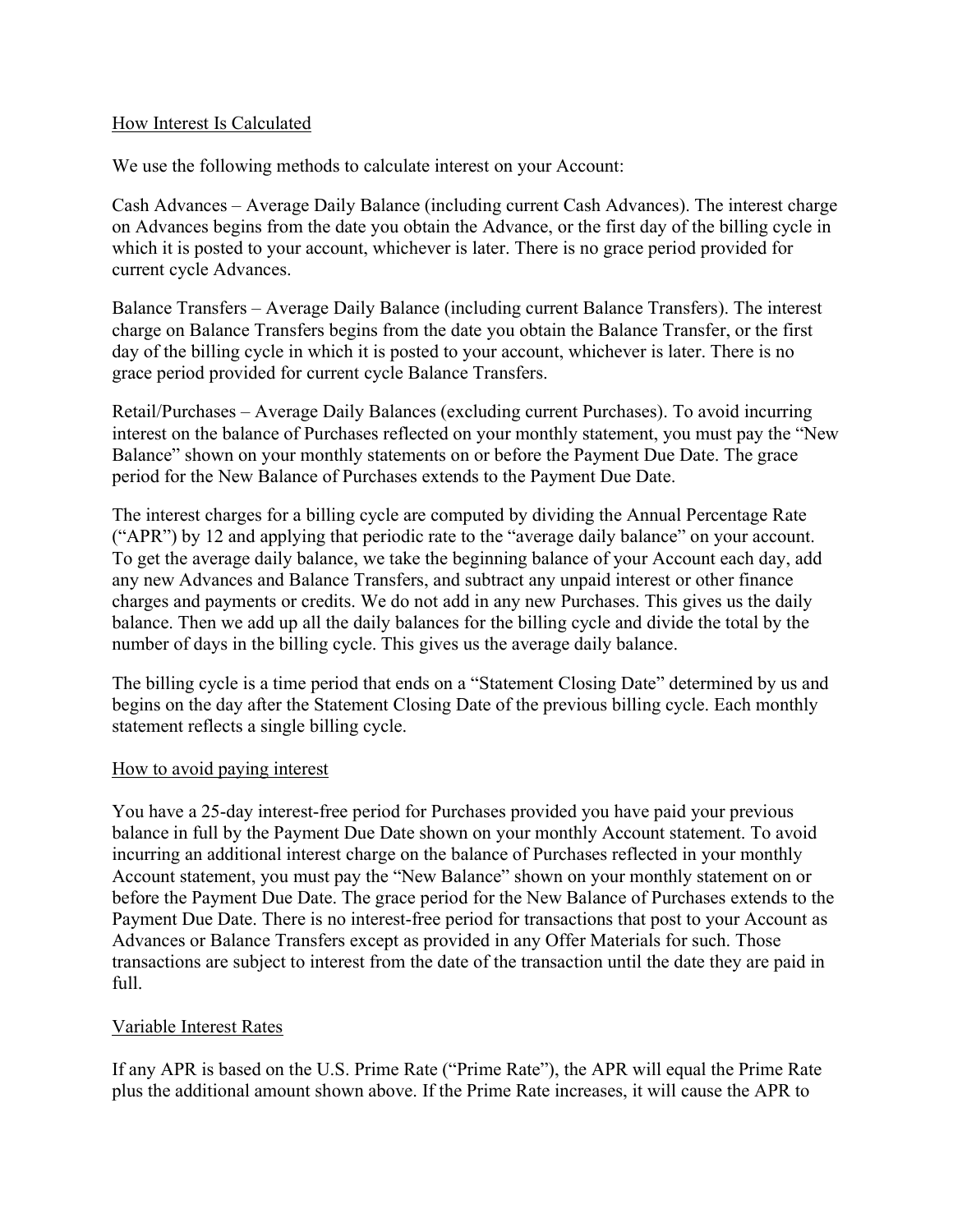increase. If the Prime Rate decreases, it will cause the APR to decrease. For each billing cycle we use the Prime Rate published in The Wall Street Journal on the  $10<sup>th</sup>$  of each month (or if The Wall Street Journal does not publish on the  $10<sup>th</sup>$  day of the month, we will use the Prime Rate from the last published day preceding the  $10<sup>th</sup>$ ). If the Prime Rate causes an APR to change, we put the new APR into effect as of the first day of the billing cycle for which we calculate the APR. We apply the new APR to any existing balances, subject to any promotional rate that may apply. If The Wall Street Journal does not publish the Prime Rate, we will use a similar published rate.

## Introductory Interest Rates

We may, at our option, offer you introductory interest rates for qualifying transactions. We will tell you in the Offer Materials the introductory rate that will be in effect and any conditions or requirements of such offer. Unless the Offer Materials state otherwise, an introductory rate will remain in effect until the last day of the billing cycle in which the introductory rate expires. Any introductory rate that applies to new or outstanding Account balances will increase to the standard rate that would otherwise apply.

## Military Lending Act Disclosure

The following disclosure applies to persons covered by the Military Lending Act: Federal law provides important protections to members of the Armed Forces and their dependents relating to extensions of consumer credit. In general, the cost of consumer credit to a member of the Armed Forces and his or her dependent may not exceed an annual percentage rate of 36 percent. This rate must include, as applicable to the credit transaction or account: the costs associated with credit insurance premiums; fees for ancillary products sold in connection with the credit transaction; any application fee charged (other than certain application fees for specified credit transactions or accounts); and any participation fee charged (other than certain participation fees for a credit card account).

#### MLA Oral Disclosure Statement

Under the Military Lending Act, you have the right to receive certain disclosures orally. You can receive the required Military Lending Act oral disclosures by calling 1-800-881-5611.

#### Account Fees

#### Annual Fee

We may charge you an Annual Fee of \$36.00, which will be billed at a rate of \$3.00 per month.

#### Late Payment Fee

We may add a Late Payment Fee to your Account if your Minimum Payment Due is not received by the Payment Due Date shown on your monthly Account statement.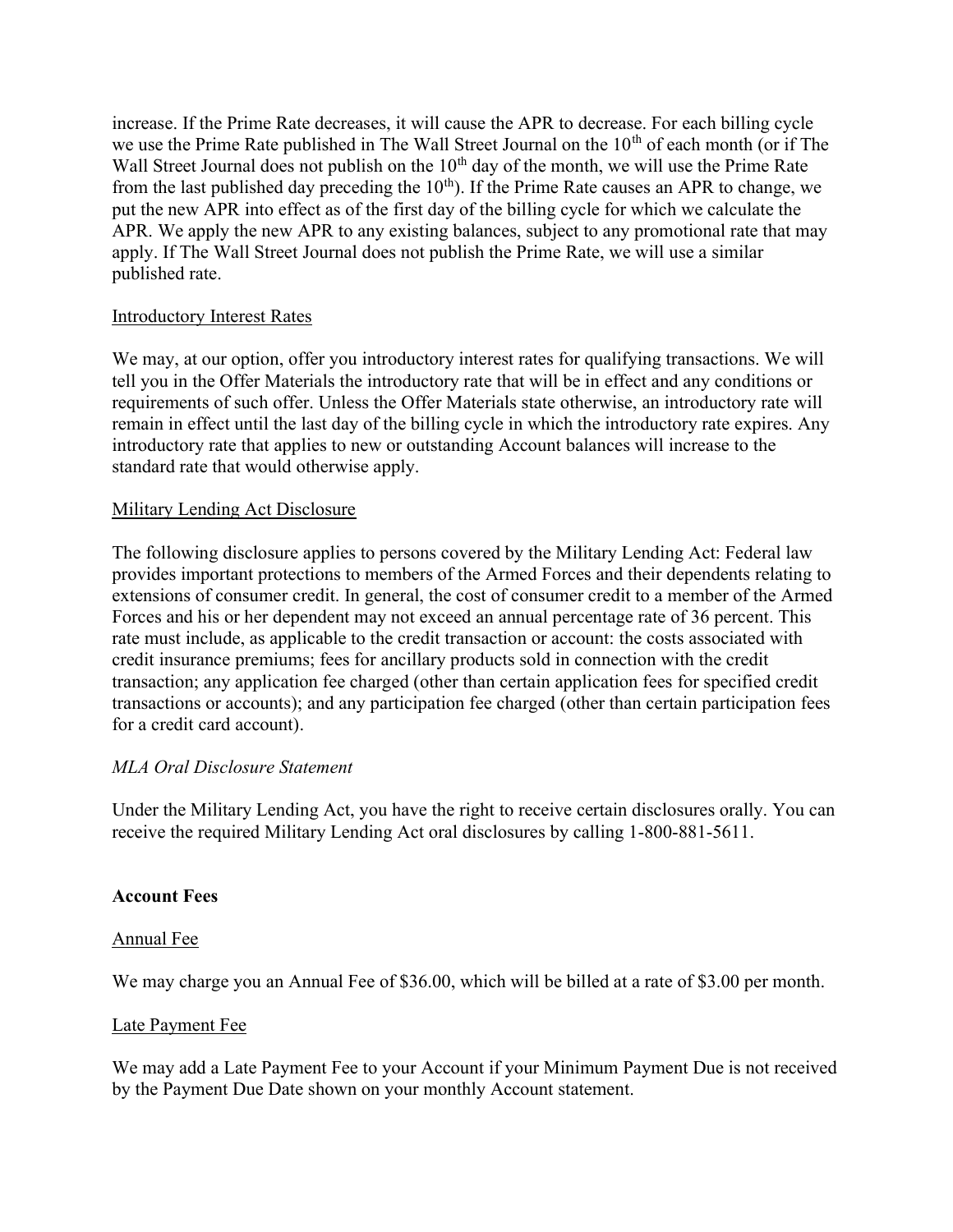## Returned Payment Fee

We may add a Returned Payment Fee to your Account if any payment on the Account is not honored or if we must return it to you because it cannot be processed, even if we elect to represent the payment and it is paid upon such re-presentment.

## Documentation Fee

We may charge you a Documentation Fee of \$2.50 for each copy of a monthly Account statement, sales slip, refund slip, or Advance slip that you request. There will be no charge for documentation requests made in connection with a billing error notice, provided you follow the procedures regarding billing error notices detailed in the "Your Billing Rights" section of this Agreement.

## Card Replacement Fee

We may charge you a Card Replacement Fee of \$5.00 each time you request that your Card be replaced prior to the normal reissue date upon expiration of your Card.

## Rush Card Fee

We may charge you a Rush Card Fee of \$60.00 if you request expedited delivery of your Card.

#### On-Demand ACH Payment Fee

We may charge you an On-Demand ACH Payment Fee of \$4.95 if you choose to make a payment on your Account over the phone with the assistance of one of our agents.

#### Transaction Fees

You agree to pay the following transaction fees in the amounts shown in your Account-Opening Disclosures:

- Balance Transfer
- Financial Institution Cash Advance
- Cash Equivalent Advance
- Cash Advance ATM
- Foreign Transaction

#### Important Information About Your Account

#### Credit limit

We will advise you of the applicable credit limit(s) on your Account. We may increase, decrease, restrict or cancel the credit limit(s) on your Account at any time, without advance notice. We are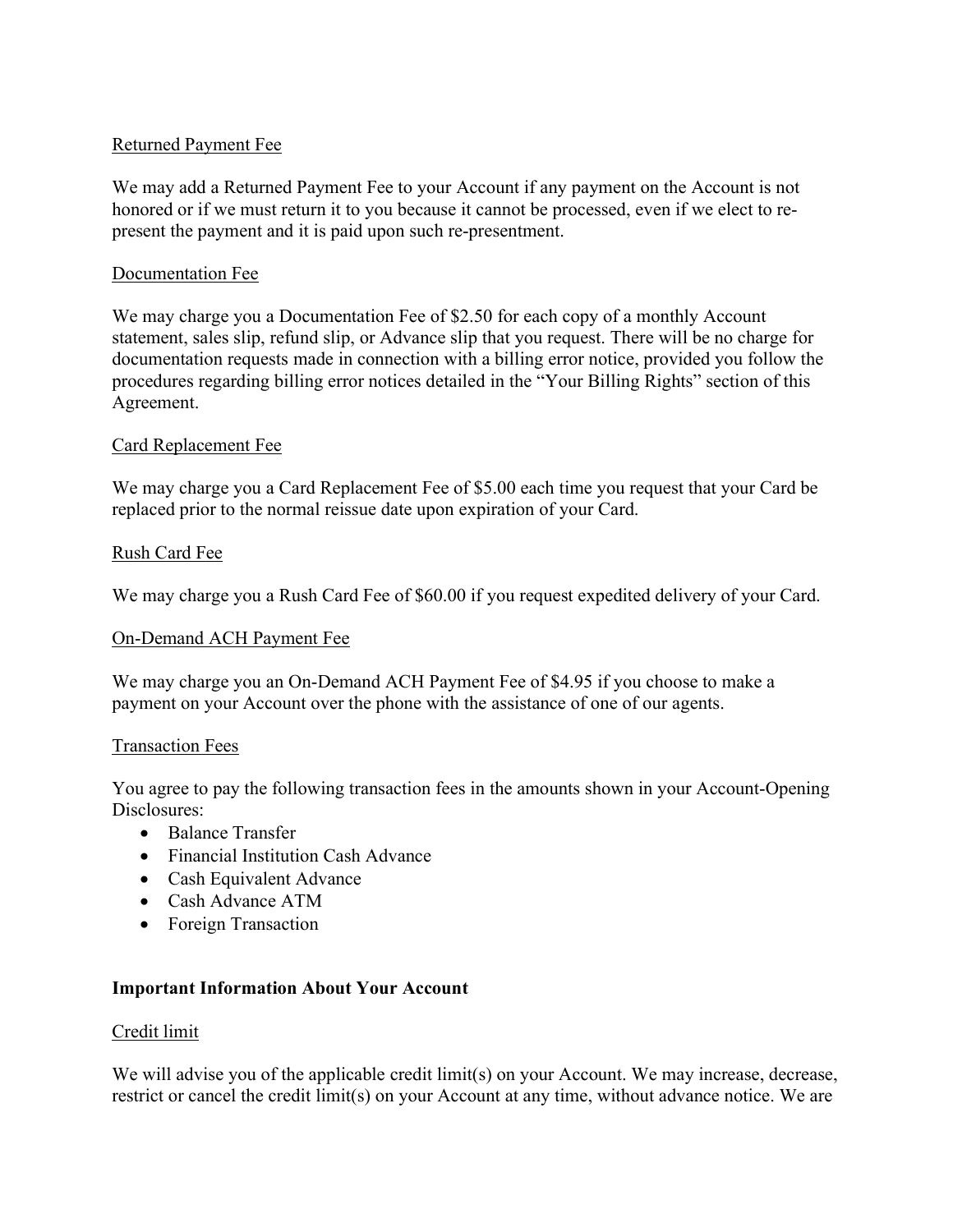not obligated to allow your Account to go over its credit limit(s). Each time you attempt a transaction which results in your applicable outstanding balance (plus authorizations) exceeding a credit limit, we may (1) permit the transaction without raising your credit limit; (2) permit the transaction and treat the amount of the transaction that is more than the credit limit as immediately due; or (3) refuse to permit the transaction.

## Our Security Interest

You have provided us with funds in U.S. Dollars that will serve as collateral for your credit card obligations to us in an amount at least equal to your credit limit. You have (i) relinquished all possession and control over the funds you have provided; (ii) irrevocably, exclusively and unconditionally pledged, assigned and granted to us a security interest in those funds, the corresponding deposit, including subsequent add-on deposits, if any, and any instrument that we may issue evidencing that deposit (collectively, the "Collateral"); (iii) agreed that you have no right to withdraw or to authorize any third party to withdraw the Collateral at any time unless and until you pay all of your Account obligations, the Account is closed, we have no further obligation to make Advances under this Agreement and we are satisfied that no additional amounts will be charged to your account. We will hold and maintain the Collateral in a deposit account at Dacotah Bank and any subsequent extensions, renewals, or replacements of that deposit account. The terms and conditions applicable to the deposit account in which the Collateral is held and maintained and our security interest in it are set forth separately from this Agreement. If you fail to pay or otherwise default on your credit card obligations to us or if your Account is terminated for any reason, we may, subject to applicable law: (1) without advance notice, take any or all of the Collateral and apply as payment towards your Account obligations; and (2) pursue other legal remedies.

#### Payments

You must follow the payment instructions on your billing statement. You must pay us in U.S. dollars. If you overpay or if there is a credit balance on your Account, we will not pay interest on such amounts.

#### Minimum payments

You must pay us at least the Minimum Payment Due by the payment due date each billing cycle. The Minimum Payment Due each billing cycle will depend on your APRs and your New Balance.

The "Minimum Payment Due" is the sum of all past due amounts plus the Current Payment. The "Current Payment" for each billing cycle is the sum of the following: (1) 3.00% of your balance (your New Balance as shown on your Account statement, except for any new interest charges and new Late Payment Fee), (2) new interest charges, and (3) any new Late Payment Fee. Your Current Payment will not be less than \$25.00. We round the payment amount up to the nearest dollar. Your Minimum Payment Due will not include any overlimit amounts. If you make any payments prior to the due date shown on your Account statement that are less than the Minimum Payment Due, such payments will serve to decrease the Minimum Payment Due. For example, if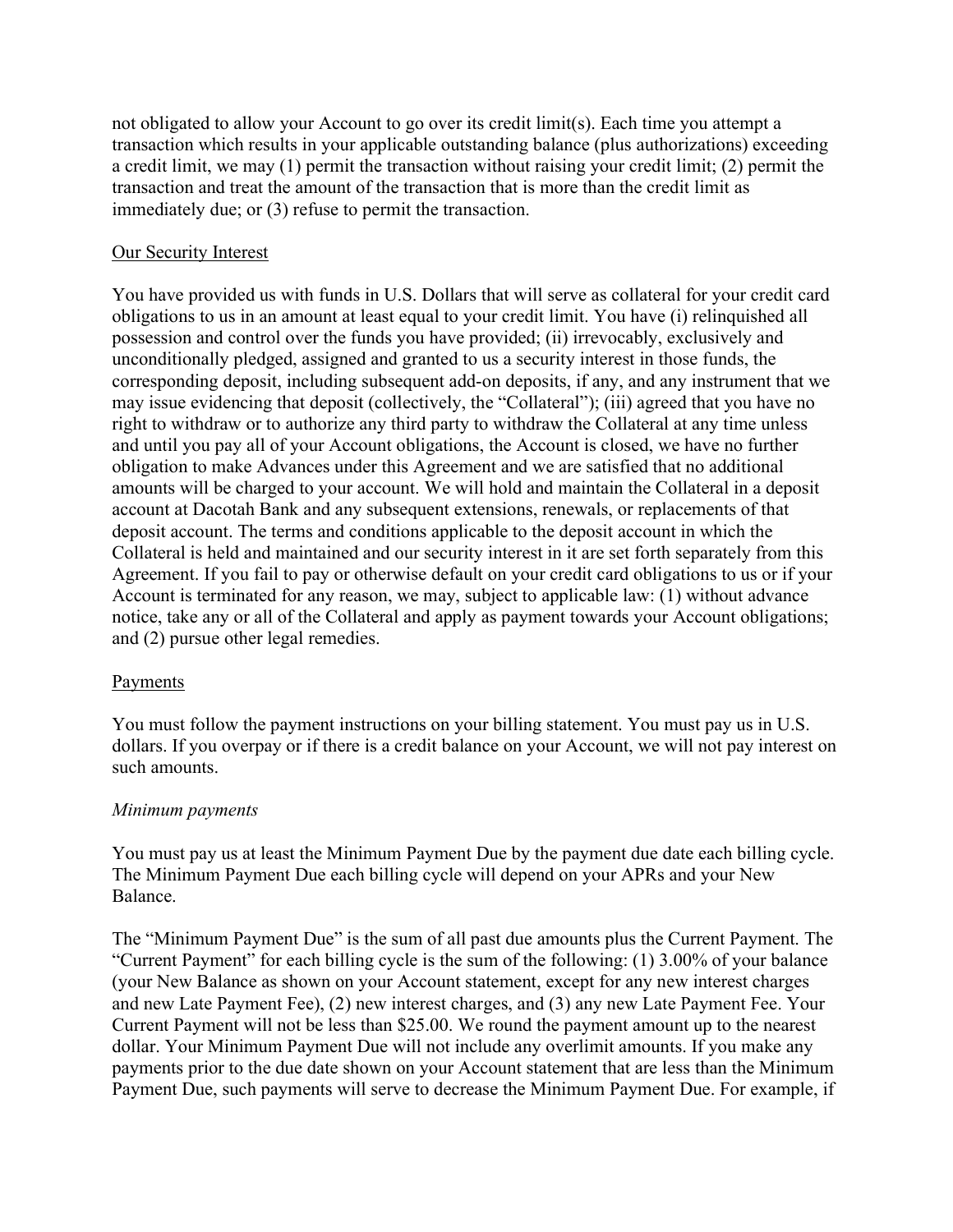your Minimum Payment Due of \$50.00 is due by April  $25<sup>th</sup>$ , and you pay \$20.00 on April 10<sup>th</sup>, a Minimum Payment Due of the remaining \$30.00 will then be due by April  $25<sup>th</sup>$ .

## Application of Payments

If you pay the required Minimum Payment Due as displayed on your Account statement, the payment shall be applied in the following way: first to interest, then to fees, and the rest shall be applied first to the debt resulting from Purchases and Advances with the lowest APR and then to such debt with the higher APR in ascending order. Consequently, the debt with the higher APR will not be reduced until the debt with the lower APR is paid in full. If you pay an amount in excess of the minimum required payment, the excess shall be applied first to the debt resulting from Purchase and Advances with the highest APR and then to the debt with the lowest APR in descending order. If a payment on your Account is returned, we reserve the right to debit the returned payment amount to the balance subject to the current non-promotional rate for Purchases on the Account.

## When payments are credited

The date you mail a payment is different than the date we receive that payment. We will credit your payment the same day, subject to the applicable cutoff time, it is received as long as it is made in accordance with the instructions on your billing statement. Unless otherwise stated on your billing statement, the cutoff time for payments received by mail, telephone and other electronic means is 5:00 p.m. Central Time. Payments received by 5:00 p.m. Central Time, Monday through Friday, will be processed the same day. Payments, including online payments, received on Saturday, Sunday or a holiday observed by the Federal Reserve will be processed on the next business day. If your payment is received after the payment cutoff time on the due date or any time thereafter, a Late Payment Fee may be charged to your Account.

## Authorization of electronic funds transfer

We process most checks electronically. We use the information on your check to create an electronic funds transfer. Each time you send a check, you authorize a one-time electronic funds transfer. You also authorize us to process your check as a check or paper draft, as necessary. Funds may be withdrawn from your account as soon as the same day we receive your payment. You will not receive your cancelled check because we are required to destroy it. We will retain an electronic copy.

#### Delivery of Monthly Statements

We will provide you with a monthly Account statement for each billing cycle. Each monthly Account statement will be mailed or made available electronically, as applicable, within twentyfive (25) days before the Due Date of the payment for that billing cycle.

Unless you have elected to receive such materials electronically, we will mail your monthly Account statement to the address you provided in your Account application. You must notify us promptly when you change your address. We must receive this updated information at least one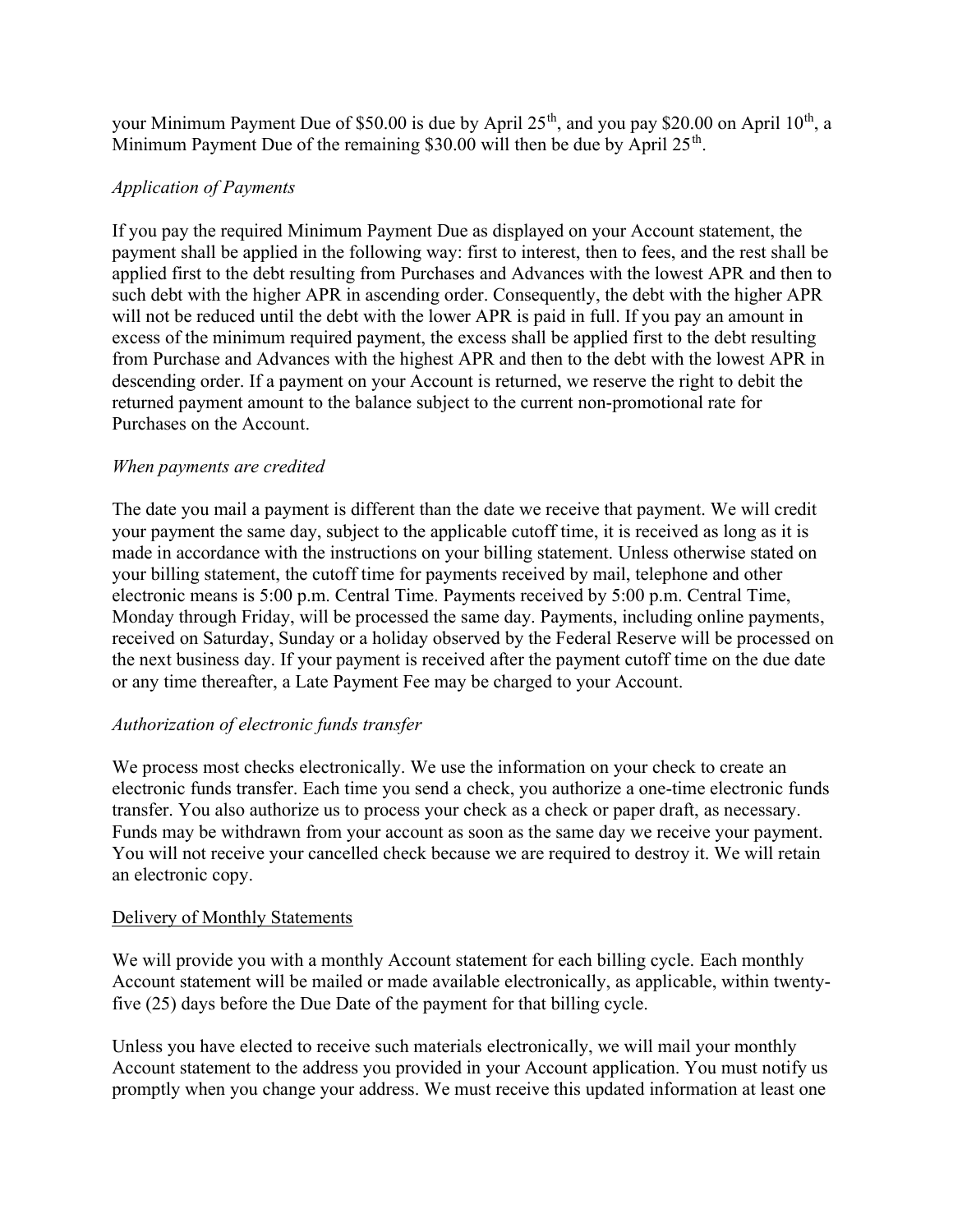(1) day before the next Statement Closing Date in order to provide your Account statement at your new address. We may also change your address if so notified by the post office or others.

## Authorized Users

You may notify us of a request to add authorized user(s) and/or issue Cards to additional users. You cannot limit the amount of authority you give to any authorized user. An authorized user's authority will continue until you notify us that you are terminating the authority and you physically retrieve the Card or other credit device.

Except by asking us to add an authorized user to your Account, you agree not to allow access to your Card, Account number, or PIN to anyone else to use your Account. If you give, lend, or otherwise make available to any other person your Card, Account number, or other credit device, you will be liable for any and all transactions made by that person, including transactions for which you may not have intended to be liable, even if the amount of those transactions causes a credit limit to be exceeded, unless and except as expressly required by applicable law.

Authorized users may have the same access to information about the Account and its users as the Account holder(s). We may send Account materials (statements, cards and notices) to any liable party, and that person will be responsible for delivering those materials to the other liable parties and authorized users.

## Lost/Stolen Cards or Unauthorized Use

You must contact us promptly if any Card, Account number, PIN or other credit device is lost or stolen. You must also notify us if you think someone used or may use them without your permission. You may contact us by calling the telephone number on the back of your Card or on your billing statement or by writing to us at the address listed on your statement. When you contact us, we may require you to provide information to help in our investigation. We may require you to provide this information in writing. You will not be liable for any unauthorized use that occurs after you notify us. You may, however, be liable for unauthorized use that occurs before your notice to us. In any case, your liability will not exceed \$50. For purposes of this Agreement, "unauthorized use" means the use of a Card by a person, other than a Cardholder, who does not have actual, implied or apparent authority to use the Card, and from which the Cardholder received no benefit. If you allow someone to use your Card or make changes to your Account, you can terminate this user's authority by retrieving the Card and notifying us. Until you do so, you remain liable for any use by the authorized user.

#### Foreign Transactions

A Foreign Transaction is any transaction (1) made in a foreign currency or (2) made in U.S. dollars if the transaction is made or processed outside of the United States. Foreign Transactions include, for example, online transactions made in the U.S. but with a merchant who processes the transaction in a foreign country. If you make a Foreign Transaction, we will assess the Foreign Transaction Fee listed in your Account-Opening Disclosures. Foreign Transactions made in a foreign currency will be converted by Visa International into a U.S. dollar amount in accordance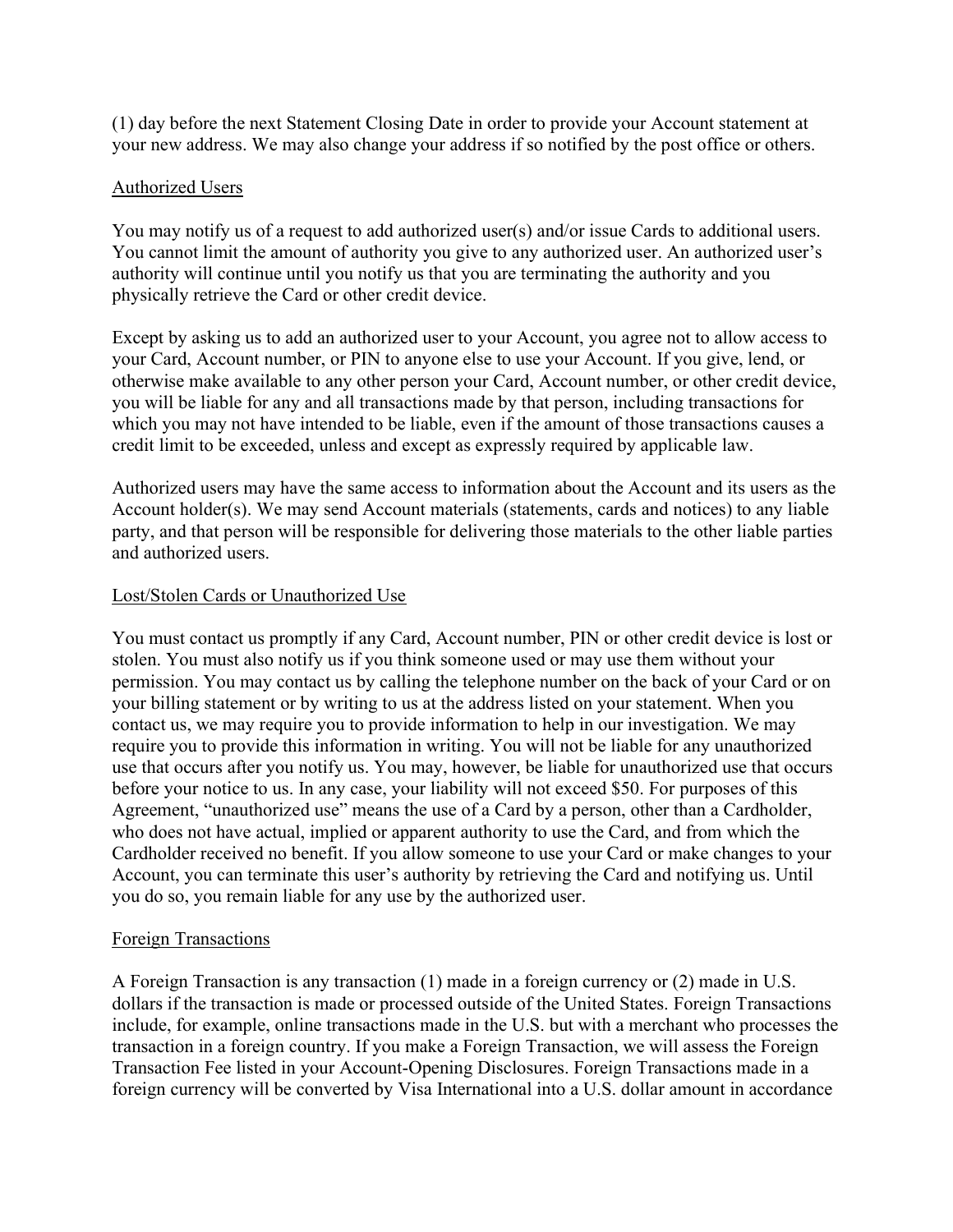with operating regulations or conversion procedures in effect at the time the transaction is processed. The conversion rate in effect on the processing date might differ from the rate in effect on the transaction or posting date.

## Closing Your Account

You may close your Account by notifying us in writing or over the phone. If you have a joint Account, we will honor a request by any Cardholder to close the Account. We may also close your Account or suspend Account privileges at any time and for any reason without prior notice to you. We also have the right not to renew your Account upon its expiration. After your Account is closed, you will not be able to obtain additional Account credit, except that under certain circumstances if you use your Account for a transaction, the transaction may be posted to your Account. If you or we close your Account, you must still repay the total balance in accordance with the terms of this Agreement. If your Account is closed, you must destroy and/or return each Card to us upon request.

## Customer's Legal Responsibilities

## Responsibility to Pay

You agree to pay us for all Purchases, Advances, Balance Transfers, interest charges, Account fees and charges, any other transaction charges as provided in this Agreement, and, to the extent permitted under applicable law, attorneys fees and collection costs we incur to enforce this Agreement against you. This is the case even if your Account is only used by one of you, or is used by someone authorized by only one of you. If there is more than one Cardholder, each of you is responsible, together and separately, for the full amount owed on your Account. Your obligation to pay the Account balance continues even though an agreement, divorce decree, court judgment, or other document to which we are not a party may direct another person responsible to pay the Account.

#### Intent to Repay

Every time you use your Account, you represent to us that you intend to and have the ability to repay your Account obligations. We rely on this representation every time you use your Account.

#### Default/Events of Default

You and your Account will be in Default if:

- 1. you fail to make any payment when due;
- 2. you exceed your credit limit;
- 3. you violate any other provision of this Agreement;
- 4. you die without a surviving joint Cardholder;
- 5. you become insolvent, assign any property to your creditors, or go into bankruptcy or receivership;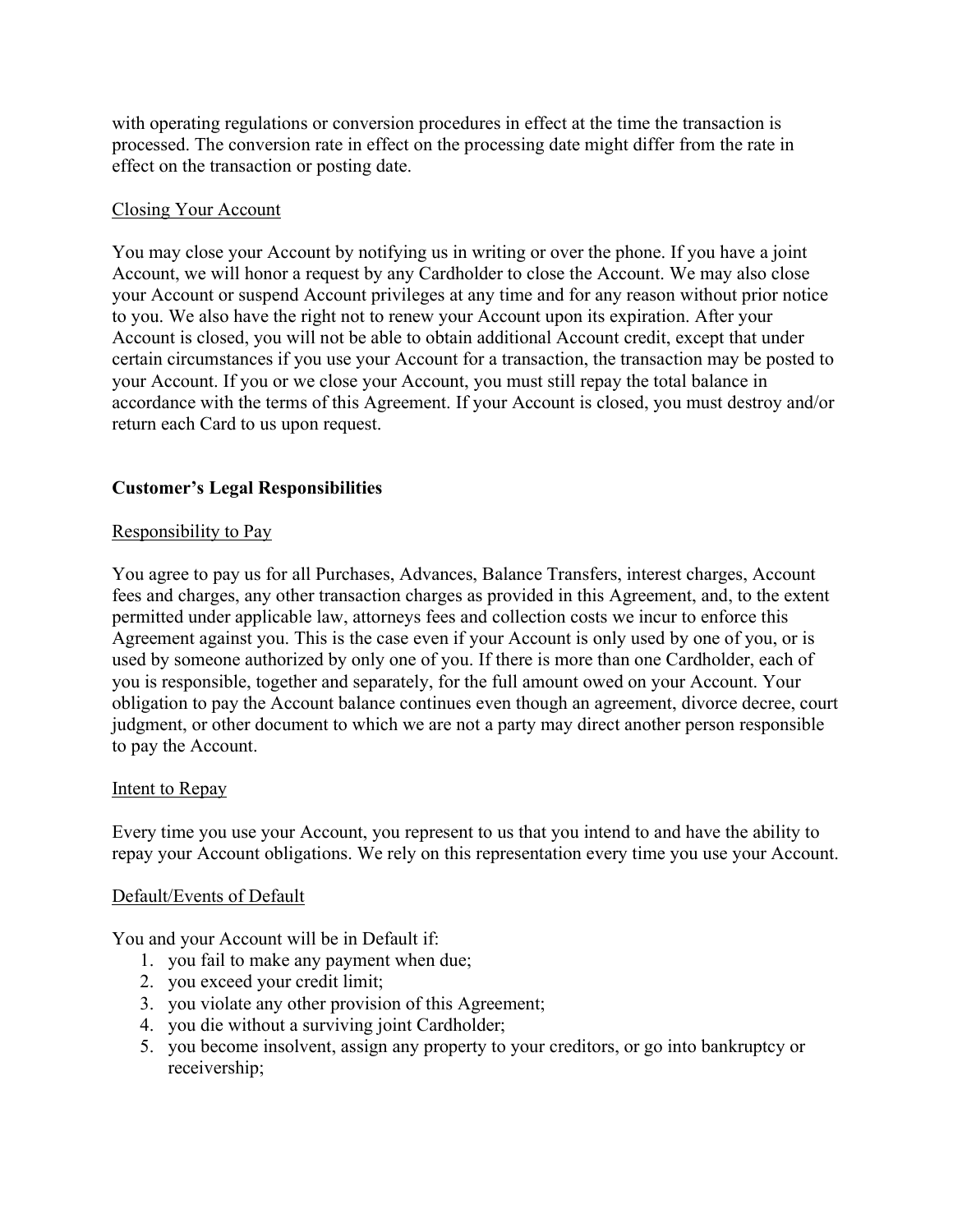- 6. you have made false statements on your Account application or in the maintenance of your Account;
- 7. we have any reason to believe that your Account is, or is in danger of, being used for fraud;
- 8. you are a married resident of a community property state and you or we receive a written termination notice of this Agreement from your spouse;
- 9. your Account becomes inactive;
- 10. anything happens that we believe in good faith materially increases the risk that you will not live up to your payment and other obligations under this agreement; or
- 11. this is a joint Account and one of you notifies us that he or she wants the Account closed or will no longer be liable on the Account.

#### Effect of Default/Immediate Repayment

If you are in Default, we may, in our sole discretion and in addition to our other remedies under this Agreement, declare all amounts you owe to be immediately due and payable, prohibit any further transactions on your Account, cancel the Card(s), and revoke any privileges associated with the Card(s).

In the event of Default, you agree to destroy and/or return all Cards to us or our designee upon demand.

If you are in Default, we may, in our sole discretion, refuse to pay any of your Advance or Balance Transfer checks that are presented to us. If we decide to honor such checks, you will owe us the amount of such checks under the terms of this Agreement.

#### Illegal Purchases/Usage

You may not use or permit your Account to be used to make any illegal purchase or transaction. You will only use your Account for transactions that are legal where you conduct them.

You may not use your Account to conduct illegal gambling transactions. Internet gambling may be illegal in your state. We will not be liable if you engage in any illegal transaction. We may deny authorization of any transactions identified as Internet gambling.

You may not use your Account to conduct transactions in any country or territory, or with any individual or entity that is subject to economic sanctions administered and enforced by the U.S. Department of the Treasury's Office of Foreign Assets Control ("OFAC"). Use of your Account in those countries will be blocked.

#### Bank's Legal Rights/Responsibilities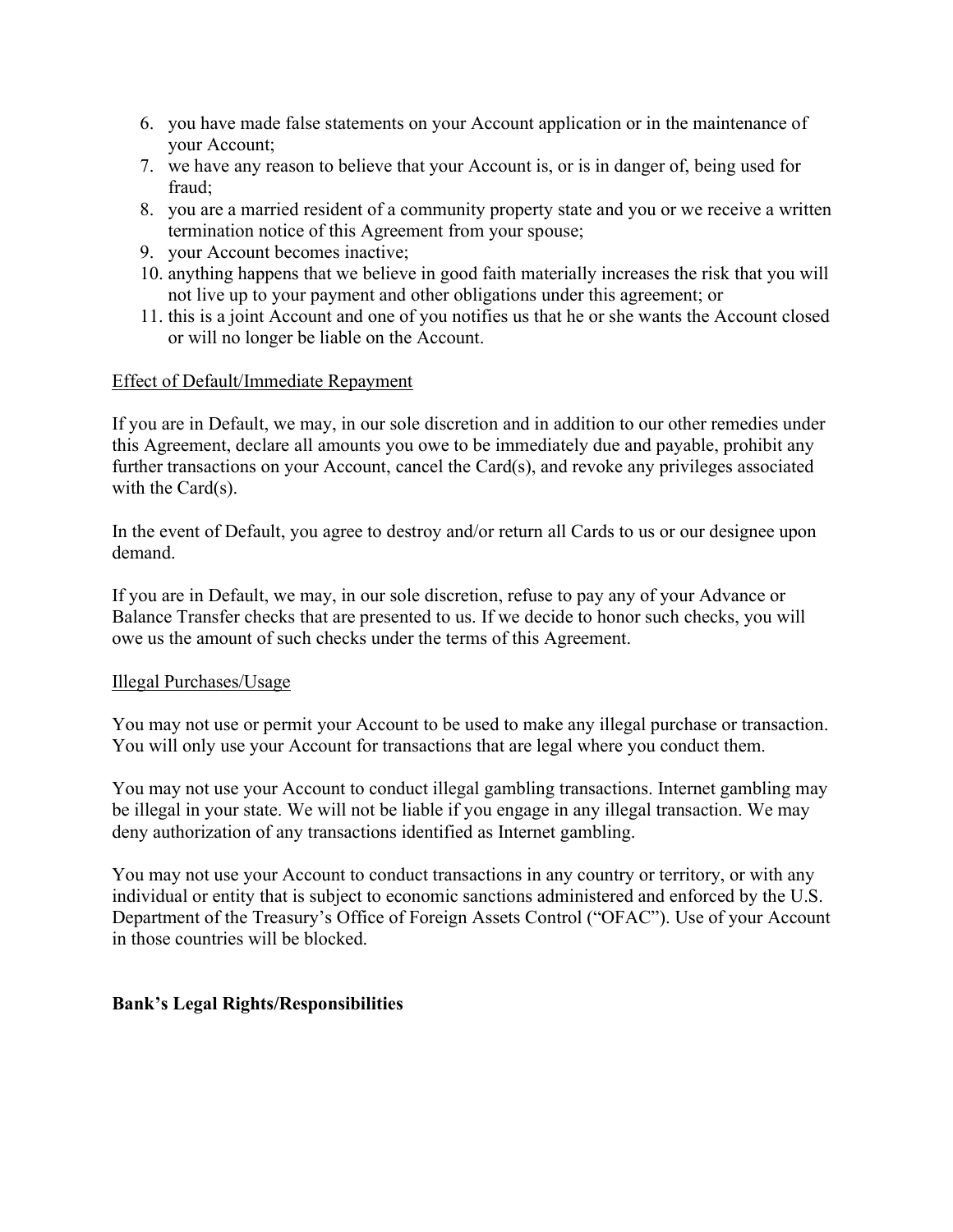#### Ownership of Account/Access Devices

Your Card and any other Account access devices that we supply to you are our property and must be immediately returned to us or our designated agent or otherwise destroyed or surrendered as we instruct.

## Changes to Account/Terms

We may change the terms of this Agreement and your Account at any time, including APRs and fees, in accordance with applicable law and the terms of this Agreement. We will give you notice of any such changes in the manner required by law. Any changes or revised Account terms apply as of the effective date communicated to you in our notice to you unless the notice provides you with the right to opt out, and you do opt out, before the effective date.

#### Sale of Account/Assignment

We may, at any time and without notice to you, sell, transfer or assign your Account, any amounts due on your Account, this Agreement, or our rights or obligations under your Account or this Agreement to any person or entity. The person or entity to whom we make any such sale, transfer or assignment shall be entitled to all of our rights and shall assume our obligations under this Agreement, to the extent sold, transferred or assigned.

#### Refusal to Honor Transactions

We may deny any transactions for any reason at our discretion. We are not liable for any refusal to honor your Account. We are not liable for any retention of your Card by us, any other financial institution, or any provider of goods or services.

## Collection and Disclosure of Information; Communications

#### Privacy Policy; Information Sharing

A copy of our Privacy Policy has been delivered to you and is incorporated as part of this Agreement by reference. You agree to provide and authorize us to collect information about you in order to verify your identity, conduct our business and deliver quality service, including information we receive about you, information we receive from third parties such as credit reporting agencies and information about your transactions with us and other companies. You authorize us to share such information about you or your Account with our affiliates and others. You may have the right to opt out of some information sharing. Please see our Privacy Policy for additional details.

You agree to provide such information in your application and on an ongoing basis as we may request in order to confirm your ongoing eligibility for the Account and satisfy any legal obligations we might have.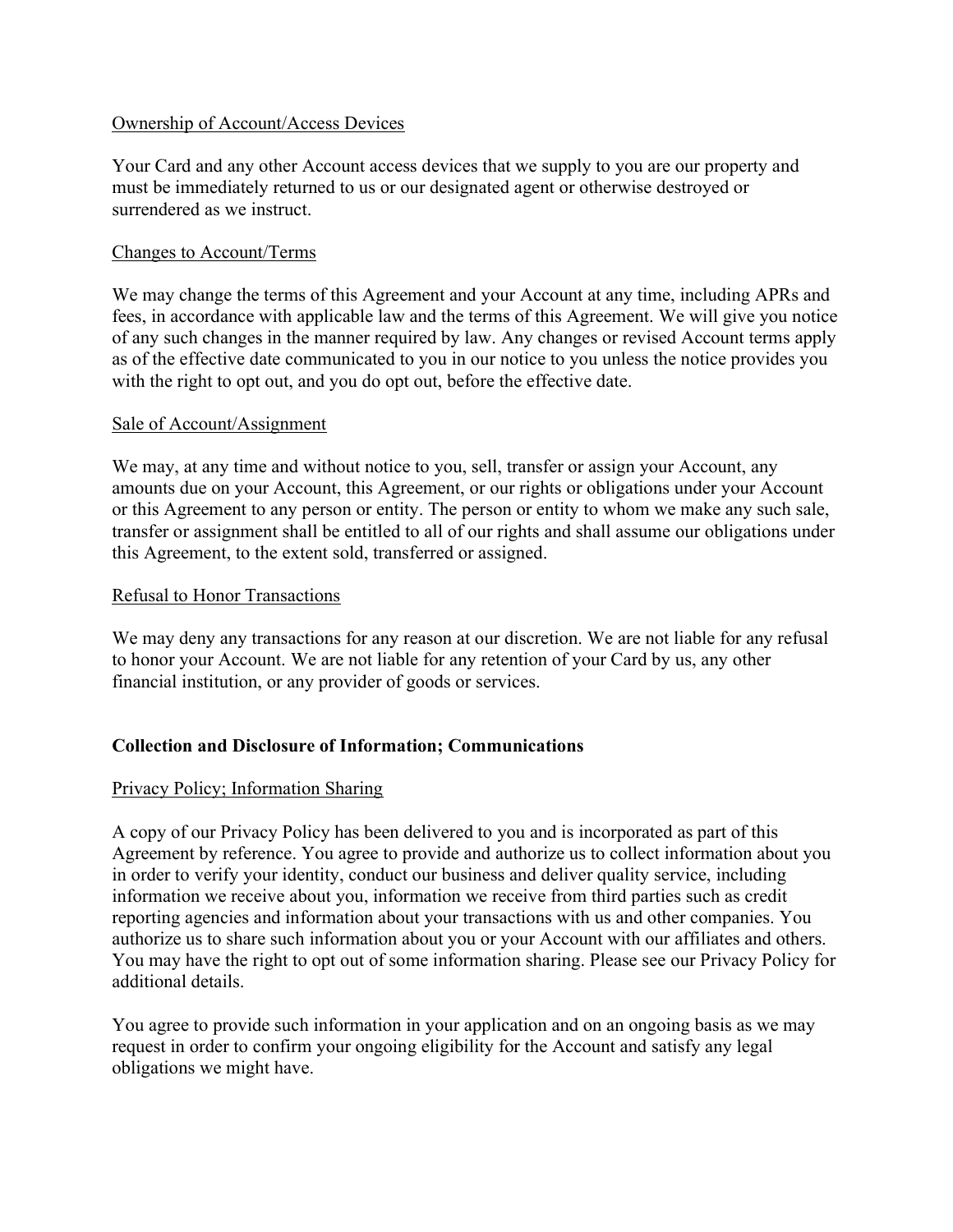## Credit Reporting Agencies

We may obtain credit or other consumer reports on you, check your credit and verify with others information you provide in connection with your Card and your application. We may report our credit and other experience with you to consumer reporting agencies and others who we determine have a legitimate need for the information. If you believe we have furnished inaccurate or incomplete information about you or your Account to a credit reporting agency, please write to us at:

Dacotah Bank PO Box 1474 Aberdeen, SD 57402

Please include your name, address, home phone number, and Account number, and explain what you believe is inaccurate or incomplete.

## Communications

You consent to and authorize Dacotah Bank, any of its affiliates, or its marketing associates and service providers to monitor and/or record any of your telephone conversations and other electronic communications with our representatives or the representatives of any of those companies for reasonable business purposes, including security and quality assurance. We may not remind you that we may be monitoring or recording a call at the outset of the call unless required to do so by law.

Where you have provided a cell phone number directly to us, you consent and agree to accept servicing calls and text messages to your cell phone from us and the service providers we engage to manage your Account. For example, we or our service providers may place calls to you about fraud alerts or amounts you owe us (collection calls) on your Account. For any telephone or cell phone calls/communications we or our service providers place to you, you consent and agree that those calls may be automatically dialed, including artificial or prerecorded messages or texts.

## General

#### Severability

If any provision of this Agreement is found to be invalid, illegal or unenforceable, the remaining provisions will remain in effect and continue to be enforceable.

#### Entire Agreement

This version of the Agreement replaces any previous version of the Agreement posted online or otherwise delivered to you. This Agreement, together with such other agreements and documents are incorporated herein by reference (including, without limitation, any credit disclosures you received with your application and any agreements made in your application), as each is modified by any change in terms we may deliver from time to time in accordance with applicable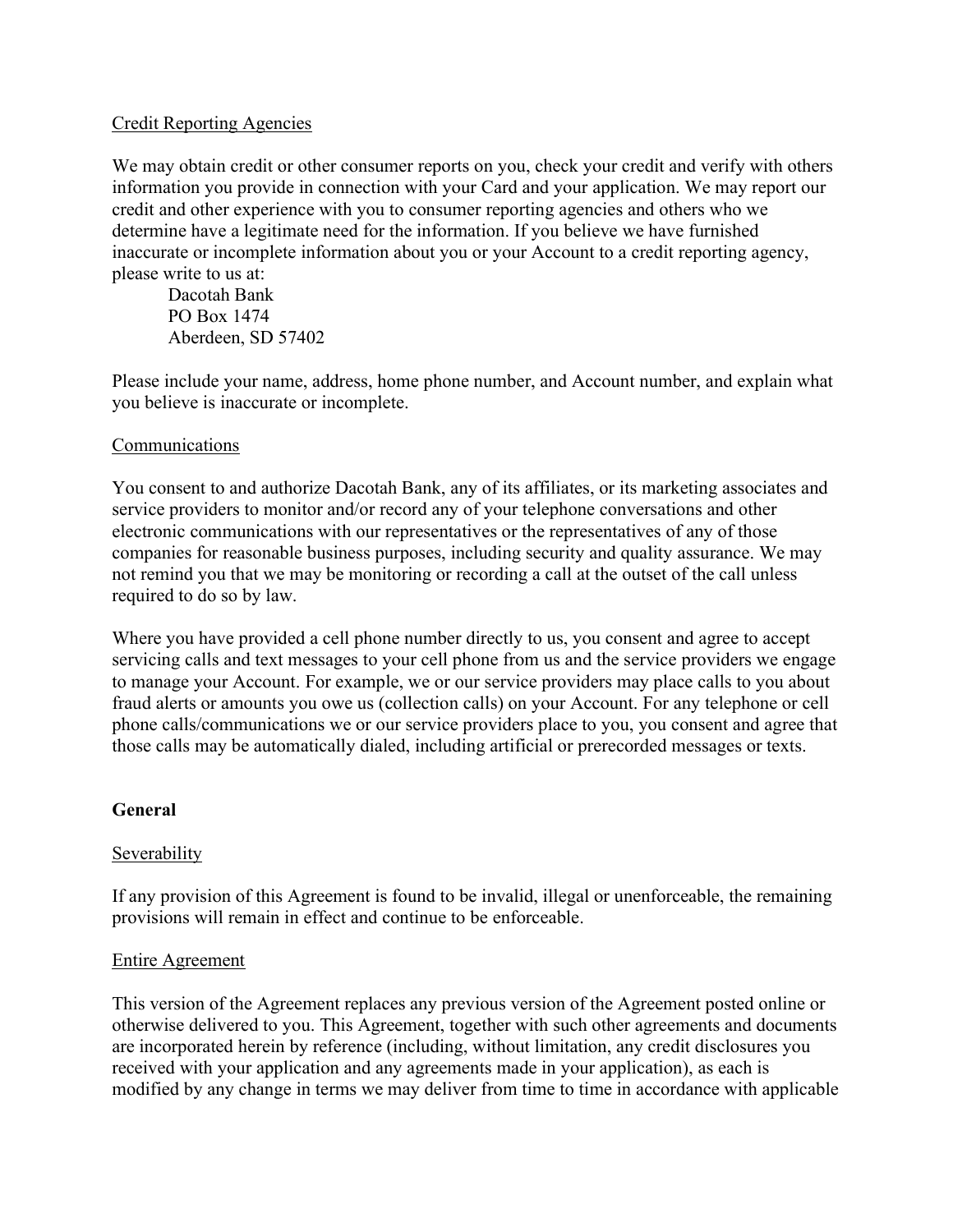law, constitutes the entire agreement between you and us, and supersedes any prior negotiation, agreement, or understanding between you and us concerning the subject matter of this Agreement.

#### Governing Law

This Agreement is governed by the law of South Dakota, whether or not you live in South Dakota, and whether or not your Account is used outside of South Dakota, and by any applicable federal laws. You agree that (1) this Agreement is entered into in South Dakota; (2) all credit under this Agreement is extended from South Dakota; and (3) all credit extended under this Agreement is subject to, and governed by, South Dakota law.

#### Waiver

We do not give up our rights under the Agreement or applicable law when we fail to exercise or delay exercising those rights. Our failure or delay to exercise any right or remedy we have against you does not mean that we waive that right. We may accept late payments, partial payments or checks and money orders marked as being payment in full without losing any rights under this Agreement.

#### Arbitration Provision

## ARBITRATION AGREEMENT AND WAIVER OF CLASS ACTION

## READ THIS ARBITRATION AGREEMENT CAREFULLY. IF YOU DO NOT REJECT THIS ARBITRATION AGREEMENT AS SET FORTH BELOW, IT WILL BE PART OF THIS AGREEMENT AND WILL HAVE A SUBSTANTIAL IMPACT ON THE WAY YOU OR WE WILL RESOLVE ANY CLAIM WHICH YOU OR WE HAVE AGAINST EACH OTHER NOW OR IN THE FUTURE.

Arbitration is a method of resolving disputes in front of an arbitrator instead of having a trial in court in front of a judge or jury. An "arbitrator" is a neutral person from the organization listed below who will decide the dispute. This Arbitration Agreement and Waiver of Class Action provision ("Arbitration Agreement") governs when and how disputes between you and us will be arbitrated if a dispute arises and you or we choose to arbitrate the dispute instead of having a court of jury resolve the dispute.

You and Dacotah Bank agree that we shall attempt to informally settle any and all disputes arising out of, affecting, or relating to your accounts, or the products or services Dacotah Bank has provided, will provide or has offered to provide to you, and/or any aspect of your relationship with Dacotah Bank (hereafter referred to as the "Claims"). If that cannot be done, then you agree that any and all Claims that are threatened, made, filed or initiated after the Effective Date (defined below) of this Arbitration Agreement, even if the Claims arise out of, affect or relate to conduct that occurred prior to the Effective Date, shall, at the election of either you or us, be resolved by binding arbitration administered by the American Arbitration Association ("AAA") in accordance with its applicable rules and procedures for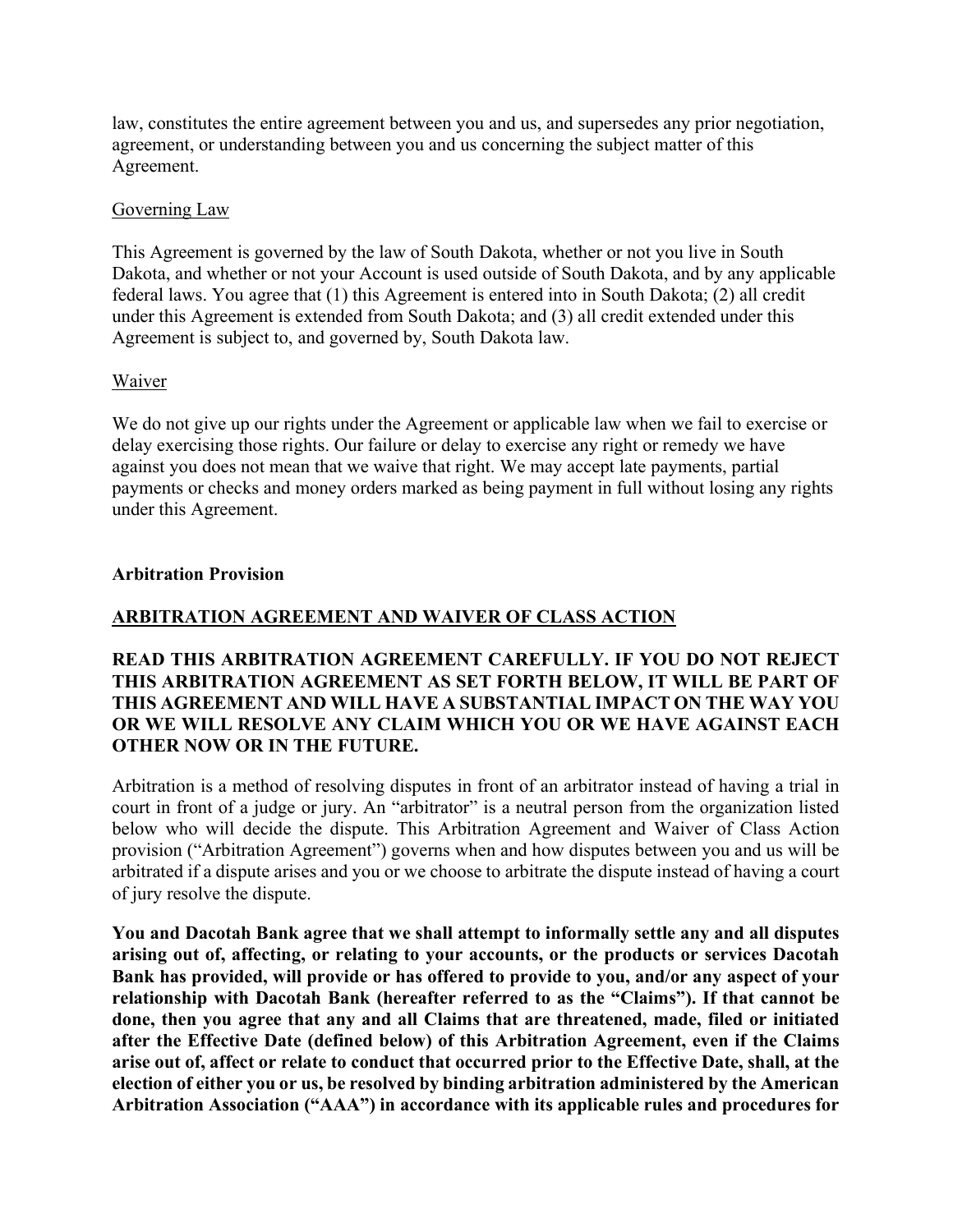consumer disputes ("Rules"), whether such Claims are in contract, tort, statute, or otherwise. The Rules can be obtained on the AAA website free of charge at www.adr.org; or, a copy of the Rules can be obtained at any Dacotah Bank branch upon request. Either you or we may elect to resolve a particular Claim through arbitration, even if one of us has already initiated litigation in court related to the Claim, by: (a) making written demand for arbitration upon the other party, (b) initiating arbitration against the other party, or (c) filing a motion to compel arbitration in court. AS A RESULT, IF EITHER YOU OR WE ELECT TO RESOLVE A PARTICULAR CLAIM THROUGH ARBITRATION, YOU WILL GIVE UP YOUR RIGHT TO GO TO COURT TO ASSERT OR DEFEND YOUR RIGHTS UNDER THIS ACCOUNT AGREEMENT (EXCEPT FOR CLAIMS BROUGHT INDIVIDUALLY WITHIN SMALL CLAIMS COURT JURISDICTION, SO LONG AS THE CLAIM REMAINS IN SMALL CLAIMS COURT). This Arbitration Agreement shall be interpreted and enforced in accordance with the Federal Arbitration Act set forth in Title 9 of the U.S. Code to the fullest extent possible, notwithstanding any state law to the contrary, regardless of the origin or nature of the Claims at issue. This Arbitration Agreement does not prevent you from submitting any issue relating to your accounts for review or consideration by a federal, state, or local governmental agency or entity, nor does it prevent such agency or entity from seeking relief on your behalf. This Arbitration Agreement shall not apply to claims that are initiated in or transferred to small claims court.

#### Selection of Arbitrator.

The Claims shall be resolved by a single arbitrator. The arbitrator shall be selected in accordance with the Rules, and must have experience in the types of financial transactions at issue in the Claims. In the event of a conflict between the Rules and this Arbitration Agreement, this Arbitration Agreement shall supersede the conflicting Rules only to the extent of the inconsistency. If AAA is unavailable to resolve the Claims, and if you and we do not agree on a substitute forum, then you can select the forum for the resolution of the Claims.

#### Effective Date.

This Arbitration Agreement is effective upon the 31st day after we provide it to you ("Effective Date"), unless you opt-out in accordance with the requirements of the RIGHT TO OPT-OUT provision below. If you receive your statements by mail, then the Arbitration Agreement was provided to you when it was mailed. If you receive your statements electronically, then it was provided to you when you were sent notice electronically.

#### Arbitration Proceedings.

The arbitration shall be conducted within 50 miles of your residence at the time the arbitration is commenced. Any claims and defenses that can be asserted in court can be asserted in the arbitration. The Arbitrator shall be entitled to award the same remedies that a court can award, including any kind of relief that could be awarded by a court, including injunctive relief. Discovery shall be available for non-privileged information to the fullest extent permitted under the Rules. The Arbitrator's award can be entered as a judgment in court. Except as provided in applicable statutes, the arbitrator's award is not subject to review by the court and it cannot be appealed. Dacotah Bank shall pay for any filing, administration, and arbitrator fees imposed on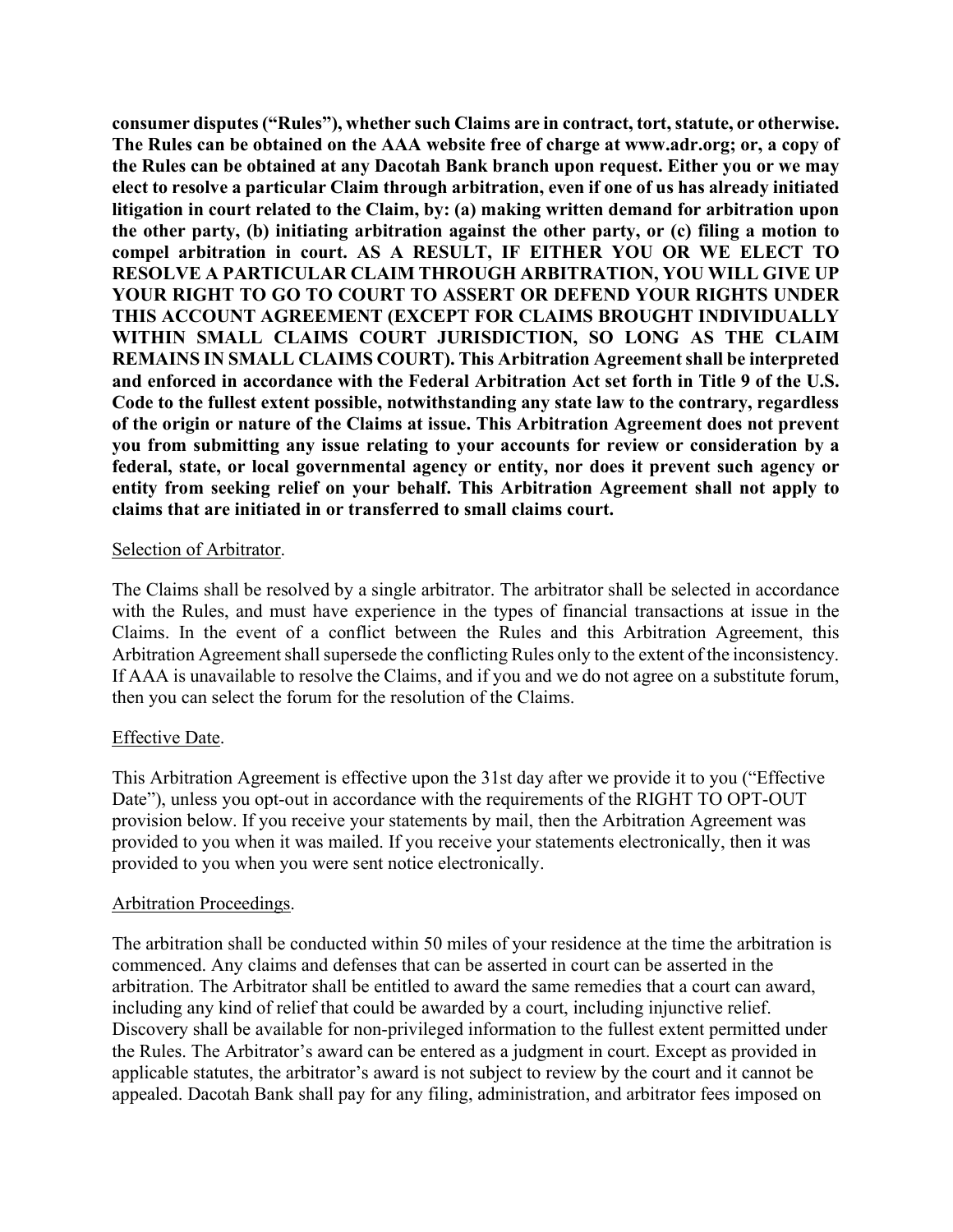you by the AAA. However, you will be responsible for your own attorneys' fees, unless you prevail on your Claim in the arbitration, in which case, we will pay your attorneys' fees. Conversely, if Dacotah Bank prevails, then you will not be required to pay its attorneys' fees and costs. Nothing contained in this Arbitration Agreement shall prevent either you or Dacotah Bank from applying to any court of competent jurisdiction for emergency provisional relief, such as a temporary restraining order, a temporary protective order, an attachment or any other prejudgment remedies.

Any determination as to whether this Arbitration Agreement is valid or enforceable in part or in its entirety will be made solely by the arbitrator, including without limitation any issues relating to whether a Claim is subject to arbitration; provided, however, the enforceability of the Class Action Waiver set forth below shall be determined by the Court.

Survival. This Arbitration Agreement will survive: (i) termination or changes in this Agreement, the Account, or the relationship between you and us concerning the Account; (ii) the bankruptcy of any party; and (iii) any transfer, sale or assignment of your Account, or any amounts owed on your Account, to any other person or entity.

## Class Action Waiver. ANY ARBITRATION OF A CLAIM WILL BE ON AN INDIVIDUAL BASIS. YOU UNDERSTAND AND AGREE THAT YOU ARE WAIVING THE RIGHT TO PARTICIPATE AS A CLASS REPRESENTATIVE OR CLASS MEMBER IN A CLASS ACTION LAWSUIT.

Severability. In the event the Class Action Waiver in this Arbitration Agreement is found to be unenforceable for any reason, the remainder of this Arbitration Agreement shall also be unenforceable. If any provision in this Arbitration Agreement, other than the Class Action Waiver, is found to be unenforceable, the remaining provisions shall remain fully enforceable.

Right to Opt-Out. You have the right to opt-out of this Arbitration Agreement and it will not affect any other terms and conditions of your Account Agreement or your relationship with Dacotah Bank. To opt out, you must notify Dacotah Bank in writing of your intent to do so within 30 days after the Effective Date. Your opt-out will not be effective and you will be deemed to have consented and agreed to the Arbitration Agreement unless your notice of intent to opt out is received by Dacotah Bank in writing at 308 South Main Street, P.O. Box 1210, Aberdeen, SD 57401 within such 30 day time period. Your notice of intent to opt out can be a letter that is signed by you or an email sent by you that states "I elect to opt out of the Arbitration Agreement" or any words to that effect.

FOR MORE DETAILS or if you have questions, you may call us or visit a branch. If you have questions about AAA procedures, you should check AAA's website, www.adr.org, OR call AAA at (800) 778-7879.

IF YOU WERE A "COVERED BORROWER" UNDER THE MILITARY LENDING ACT AT THE TIME THE ACCOUNT WAS ESTABLISHED, (I) THE ABOVE ARBITRATION PROVISION AND JURY TRIAL WAIVER PROVISION, (II) ANY WAIVER OF THE RIGHT TO LEGAL RECOURSE UNDER ANY OTHERWISE APPLICABLE PROVISION OF STATE OR FEDERAL LAW, AND (III) ANY OTHER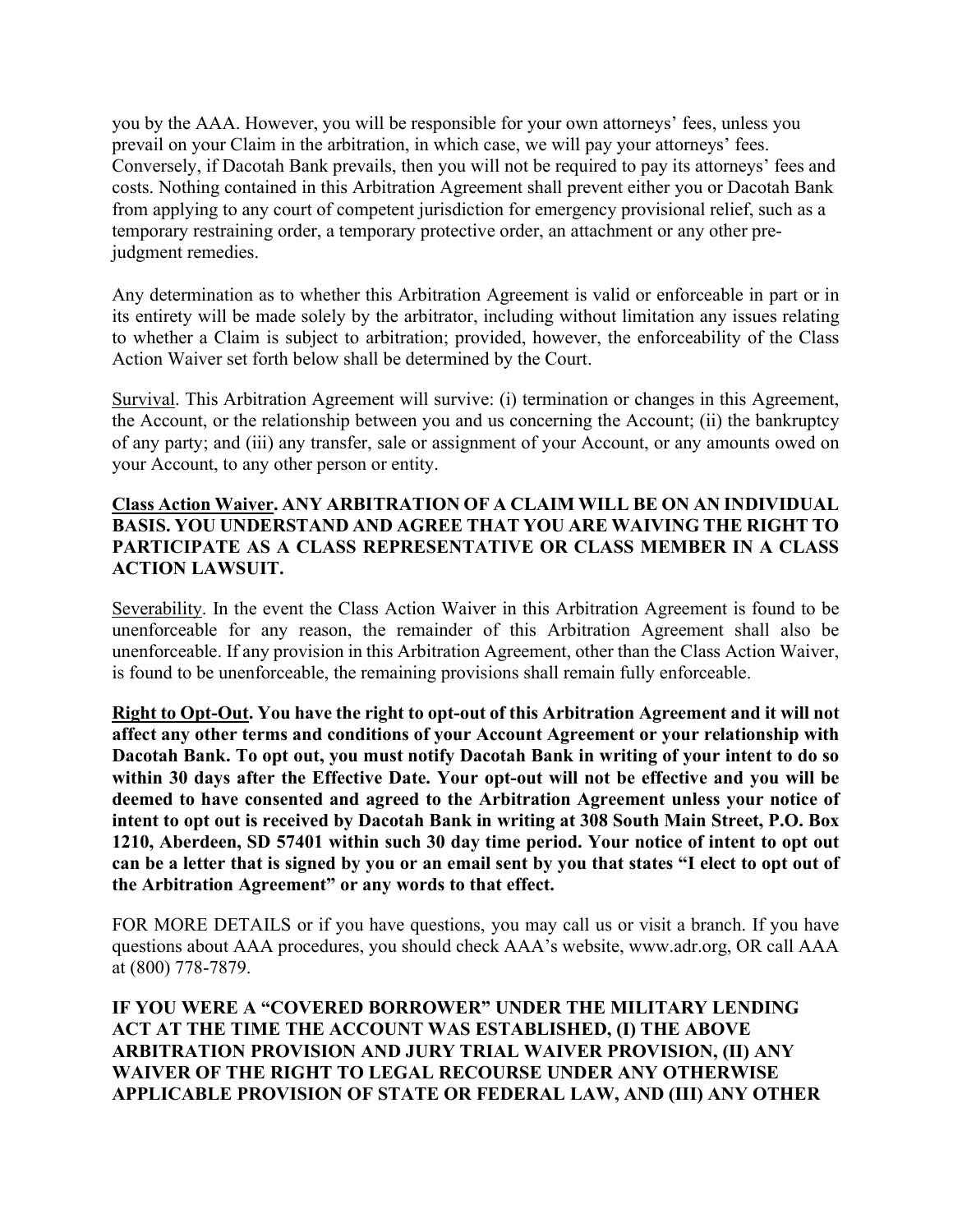# PROVISION OF THIS AGREEMENT THAT IS NOT ENFORCEABLE AGAINST YOU UNDER THE MILITARY LENDING ACT, WILL NOT APPLY TO YOU WHILE YOU REMAIN A "COVERED BORROWER."

# YOUR BILLING RIGHTS; KEEP THIS NOTICE FOR FUTURE USE

## What To Do If You Find A Mistake On Your Statement

If you think there is an error on your statement, write to us at:

Dacotah Bank PO Box 1474 Aberdeen, SD 57402 You may also contact us on the Web: www.dacotahbank.com

In your letter, give us the following information:

- Account information: Your name and account number.
- Dollar amount: The dollar amount of the suspected error.

• Description of problem: If you think there is an error on your bill, describe what you believe is wrong and why you believe it is a mistake.

You must contact us:

- Within 60 days after the error appeared on your statement.
- At least 3 business days before an automated payment is scheduled, if you want to stop payment on the amount you think is wrong.

You must notify us of any potential errors *in writing or electronically*. You may call us, but if you do we are not required to investigate any potential errors and you may have to pay the amount in question.

What Will Happen After We Receive Your Letter

When we receive your letter, we must do two things:

- 1. Within 30 days of receiving your letter, we must tell you that we received your letter. We will also tell you if we have already corrected the error.
- 2. Within 90 days of receiving your letter, we must either correct the error or explain to you why we believe the bill is correct.

While we investigate whether or not there has been an error:

• We cannot try to collect the amount in question, or report you as delinquent on that amount.

• The charge in question may remain on your statement, and we may continue to charge you interest on that amount.

• While you do not have to pay the amount in question, you are responsible for the remainder of your balance.